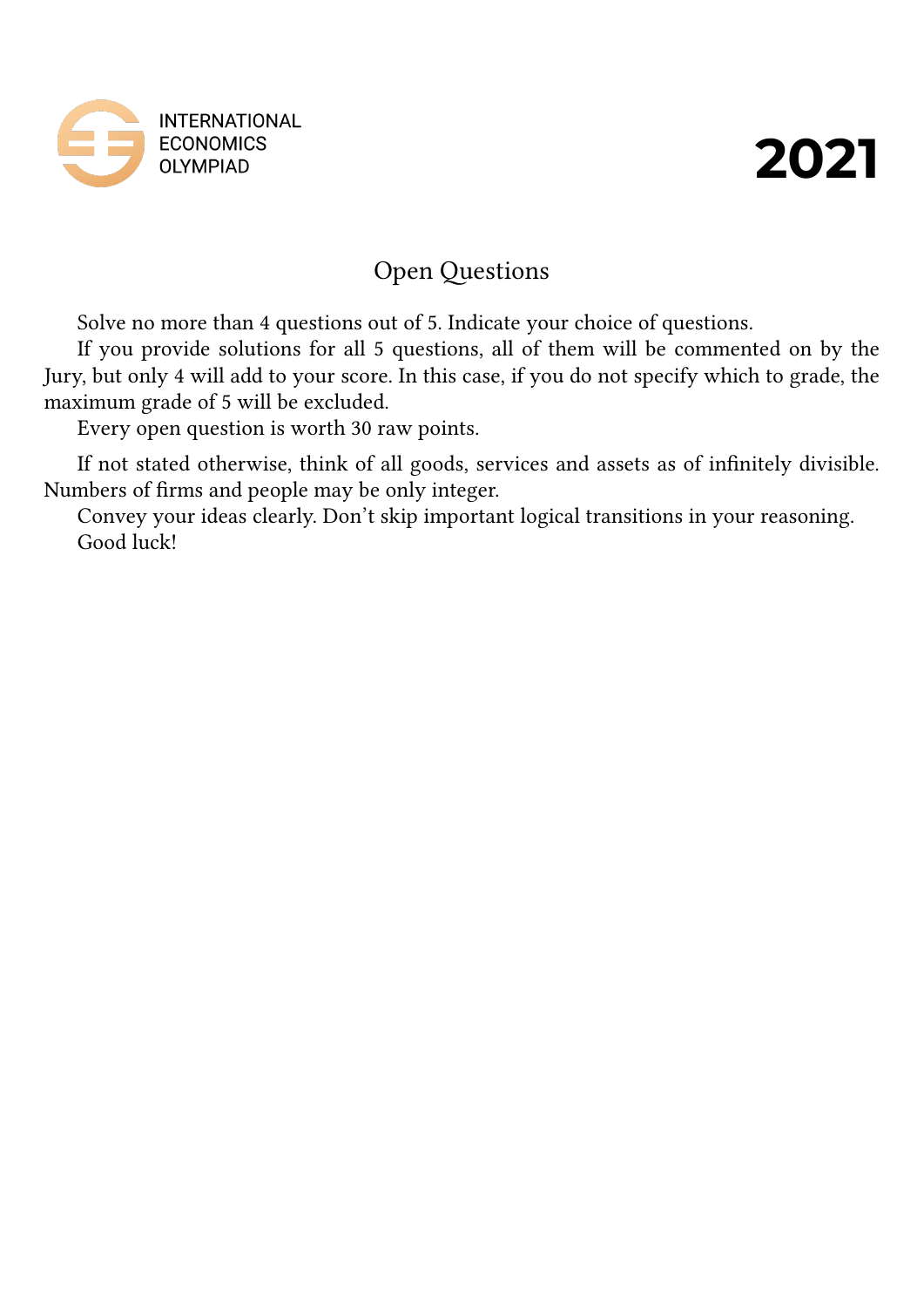**Question 1.** "Dynamic Equilibrium" *(30 raw points)*

Oil (good A) and Gas (good B) are substitutes in consumption; the demand and supply functions are given by:

| Good | Demand                                             | Supply |
|------|----------------------------------------------------|--------|
|      | Oil (A) $D_A = K - 2P_A + P_B$ $S_A = -10 + 2P_A$  |        |
|      | Gas (B) $ D_B = 80 - 6P_B + 2P_A   S_B = -5 + P_B$ |        |

(a) (5 *rp*) Find equilibrium prices  $P_A^{\star}$  $P_A^{\star}$  and  $P_B^{\star}$  $i_B^*$  if  $K = 210$ .

**(b)** *(10 rp)* Now consider a dynamic version of this model. We consider the demand for Gas constant for simplicity, but the demand for Oil is volatile. In period  $t$ , parameter  $K$  takes the value of  $K_t$ . Suppose that  $K_1 = 210$ , so in the first period, the equilibrium from part (a) realizes.

For producers of both natural resources, it takes some time to change production capacity, so they have to make a production decision one period before the actual sale occurs. In the first period ( $t = 1$ ), they expect the demand for Oil to fall sharply, so the expected  $K_2$  equals 80. How many units of Oil and Gas will be produced for selling in period 2?

**(c)** (5 *rp*) The prediction of demand decline turned out to be wrong, so  $K_2$  remained at level 210. Still, the goods are produced, and capacity is exhausted. What prices of Oil and Gas will clear the market?

**(d)** *(10 rp)* Suppose that starting from period 2, firms' expectations are naïve. This means that they always expect the next period's prices to equal the prices in the current period and make decisions about future production based on this prediction. At the same time, the actual value of K always remains 210. What will happen to prices and outputs when  $t \to \infty$ ?

### *Solution*

**(a)** By setting demand equal to supply on both markets, we get a system of two equations:

$$
\begin{cases} 210 - 2P_A + P_B = -10 + 2P_A, \\ 80 - 6P_B + 2P_A = -5 + P_B. \end{cases}
$$

From that we get  $P_{A}^{\star}$  $P_A^{\star}$  = 62.5 and  $P_B^{\star}$  $\sum_{B}^{*} = 30.$ 

(b) The producers predict future prices thinking that  $K = 80$ , that is, solving the system:

$$
\begin{cases} 80 - 2P_A + P_B = -10 + 2P_A, \\ 80 - 6P_B + 2P_A = -5 + P_B. \end{cases}
$$

From that we get  $P_A = 27.5$  and  $P_B = 20$ . Plugging these to the equations, we get the outputs:  $Q_A$  = 45,  $Q_B$  = 15. These outputs will actually be produced for sale in period 2.

(c) Given that the outputs are already produced, when  $t = 2$  comes, supply is perfectly inelastic:  $S_A = 45$ ,  $S_B = 15$ . The actual demand function has  $K = 210$ . The markets are cleared when:

$$
\begin{cases} 210 - 2P_A + P_B = 45, \\ 80 - 6P_B + 2P_A = 15. \end{cases}
$$

Of course, the prices skyrocketed:  $P_A = 105.5$  and  $P_B = 46$ .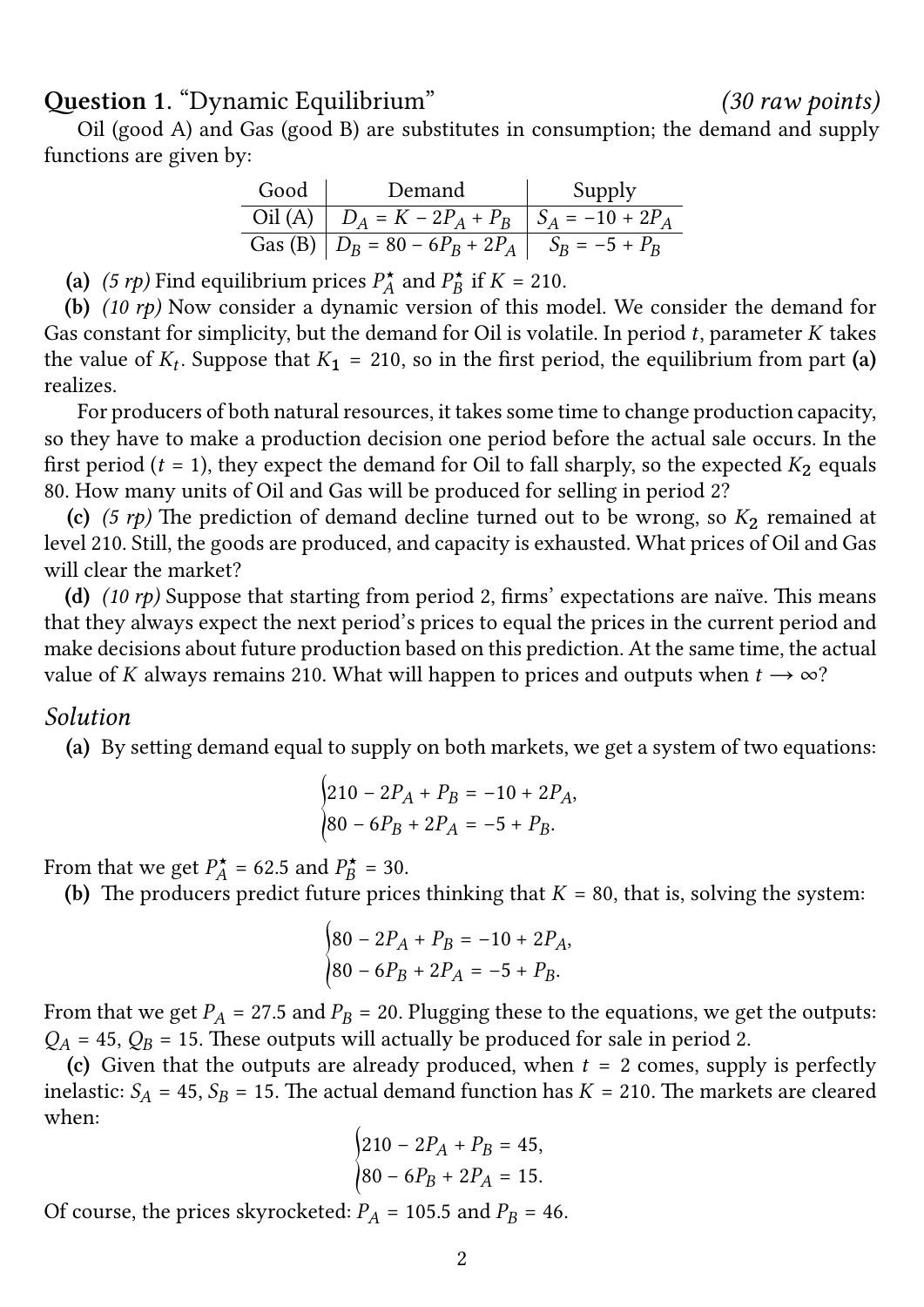(d) We can continue this process further. At prices  $P_A$  = 105.5 and  $P_B$  = 46, the firms will produce  $Q_A$  = 201,  $Q_B$  = 41. This, in turn, will lead to market-clearing prices  $P_A$  = 9.3 and  $P_B$  = 9.6. At these prices, the firms will produce  $Q_A$  = 8.6,  $Q_B$  = 4.6. This will lead to prices at around 128 and 55. It can be seen that the system diverges — prices fluctuate more and more. At some point, prices and/or outputs will reach zero levels, and if the firms' expectations remain naïve, the system will go through a cycle of extremely high and extremely low outputs and prices.

## *Marking Scheme*

- **(a)** 0 rp at least one equilibrium price value is incorrect
- 5 rp both equilibrium price values are correct
- **(b)** 0 rp at least one equilibrium price is incorrect
	- 5 rp both equilibrium prices are correct, but at least one quantity is incorrect
- 10 rp both quantities correct (with correct prices or without mentioning prices)
- **(c)** 0 rp at least one equilibrium price is incorrect
- 5 rp both equilibrium price values are correct
- **(d)** 0 rp no answer or very little explanation with no clear idea

5 rp - explanation of the idea that fluctuations continue (no matter if covergence or divergence); argument needs to stick to model framework

10 rp - explanation of idea of increasing fluctutations with either some kind of (numeric) proof or with a reference to the problem that K is open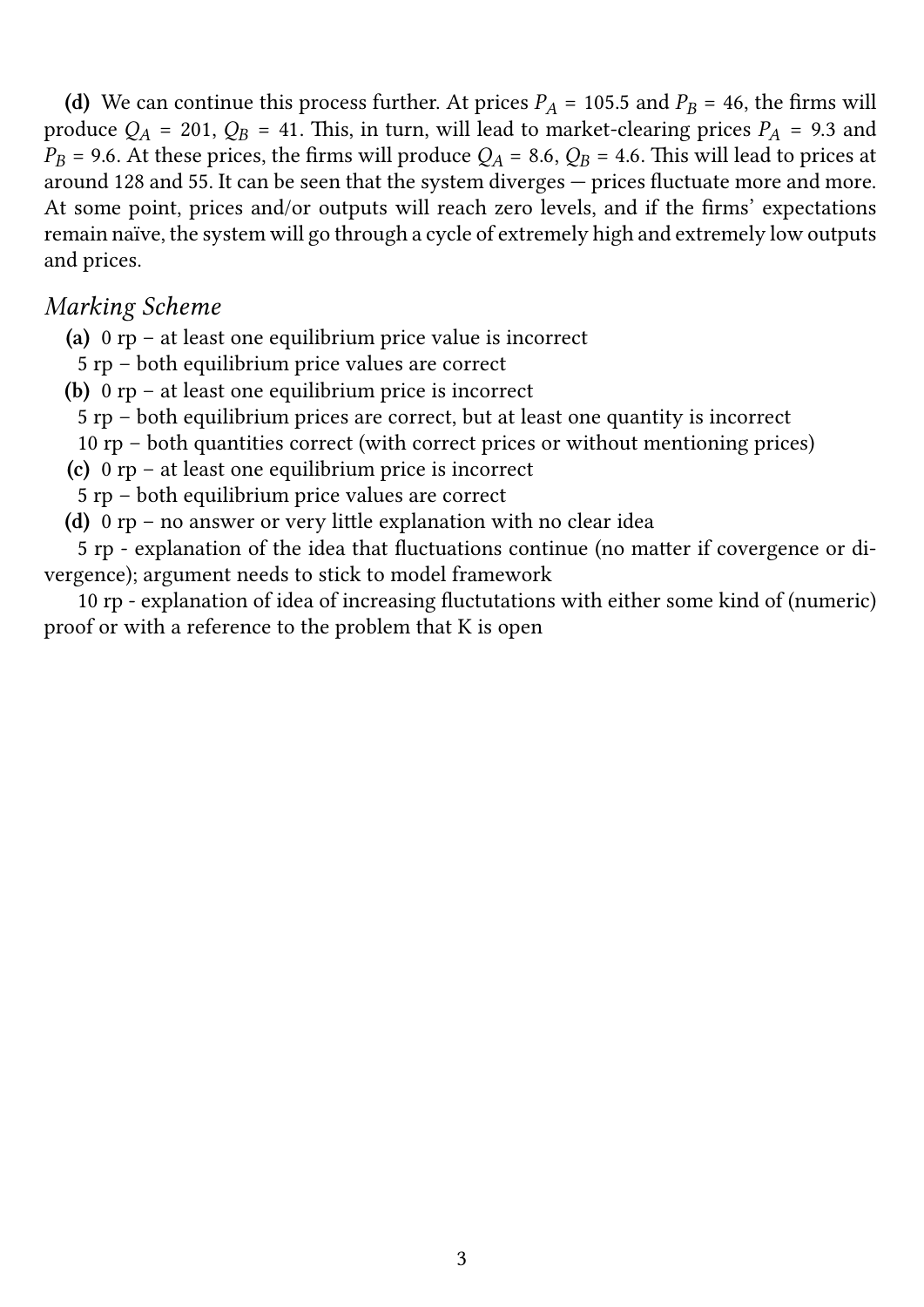# **Question 2.** "Effective Lower Bound" *(30 raw points)*

By the assumption made by many standard textbooks and models, zero is the lower bound of an interest rate, limiting the central bank's capacity to stimulate the economy through monetary policy loosening. This assumption has been disputed recently, as central banks of several countries have set interest rates at negative levels.

Some economists tried to identify (at least theoretically) the interest rate which is, indeed, a lower bound for expansionary monetary policy. They have found that for an interest rate below some (probably negative) level, the further decrease may surprisingly be contractionary. This task will walk you through their reasoning.

**(a)** *(5 rp)* Explain why zero is sometimes considered the lower bound of an interest rate.

**(b)** *(5 rp)* Decreased interest rates lead to capital gains on securities owned by banks, improving their capital position. Explain this phenomenon.

**(c)** *(10 rp)* On the other hand, there is some evidence that when the interest rates go down because of the central bank's decision, commercial banks' net interest margins narrow, causing profitability decline. Explain why this might be the case.

**(d)** *(10 rp)* If the decline of today's value of future profits outweighs the capital gains, the bank's overall capital position deteriorates. Explain how this may lead to less lending by a bank, making the "stimulus" contractionary.

# *Solution*

**(a)** Keeping paper currency can always bring 0 interest rate.That's why, if nominal interest rates are negative, people will hold cash instead of keeping money in banks, so lowering the interest rate further would not stimulate spending.

**(b)** The prices (and present values) of assets are inversely related to interest rates. So, if the rate goes down, the securities owned by a bank increase in prices.

**(c)** Banks net interest margins equal the difference between the lending and the borrowing rate. The pass-through of the policy rate to market rates is imperfect because of the stickiness of deposit rates. Banks are competing with one another, so they will be reluctant to decrease deposit rates in fear of losing their customers. Thus, the credit rates decline to a greater extent than deposit rates, causing the margins to shrink.

**(d)** If a bank's capital position deteriorates, its lending abilities also decrease, mainly because of capital requirements (for example, Basel III). It may cause a decrease in lending.

*Comment.* The idea of 'reversal interest rate' was first expressed by Markus K. Brunnermeier  $&$  Yann Koby in 2018<sup>1</sup>. They present a theoretical model of how the effect of interest rate decreasing may reverse, but convincing empirical evidence of such phenomenon is still missing. For popular (ant critical) discussion of the matter, see https://www.ft.com/content/ 3dbca034-df7f-11e9-9743-d[b5](#page-3-0)a370481bc

and https://voxeu.org/article/reversal-interest-rate-critical-review.

# *[Marking Scheme](https://www.ft.com/content/3dbca034-df7f-11e9-9743-db5a370481bc)*

<span id="page-3-0"></span><sup>&</sup>lt;sup>1</sup>B[runnermeier, M and Y Koby \(2018\), "The Reversal Interest Rate," NBER Working Paper No.](https://voxeu.org/article/reversal-interest-rate-critical-review) 25406.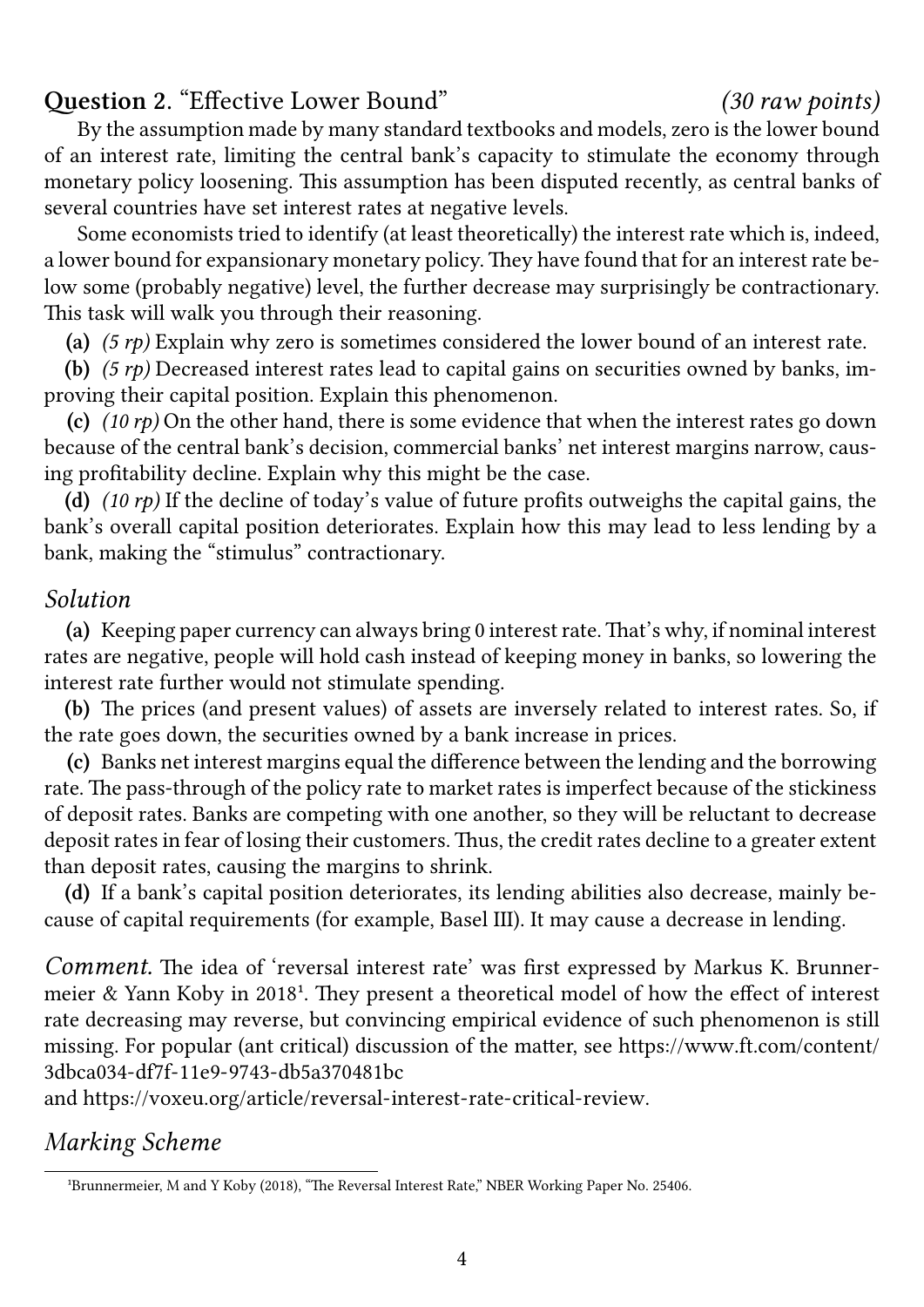**(a)** 5 points: answer clearly states holding cash (earning 0 interest) as alternative to bank deposit;

3 points: correct logics without stating cash (earning 0 interest) as alternative to bank deposit;

1 point: answer has some economic rationale;

0 points: other.

**(b)** 5 points: answer clearly states that prices of securities are inversely related to the interest rates. Therefore, lower interest rate increases prices of securities hold by bank. Alternatively, answer mentions net present value.

3 points: correct logics without explicitly mentioning the negative link between interest rates and securities;

1 point: answer has some economic rationale;

0 points: other.

**(c)** 10 points: lending rates adjust more than deposit rates (lending rates are linked to money market rates, but deposit rates are fixed). Banks' borrowing (deposit) market is more competitive. Lending market is more segmented, regional, less competitive.

8 points: lending rates adjust more than deposit rates (lending rates are linked to money market rates, but term deposit rates are fixed at the beginning). Deposit rates already are close to 0 and negative deposit rates can lead to withdrawal of deposits.

5 points: all rates are decreasing; thus net interest margins narrow. Low rates equal less profit.

2 points: people withdraw money from banks. Trust issues.

1 point: answer has some economic rationale.

**(d)** 10 points: if capital position deteriorates, banks need more high quality liquid assets (government bonds, cash) and less loan portfolio because it is not a high quality liquid asset. It is regulated by capital requirements regulation (Basel III);

8 points: banks switch to bonds;

4 points: less money means less loans; bank loses money; lower demand for loans;

1 point: answer has some economic rationale.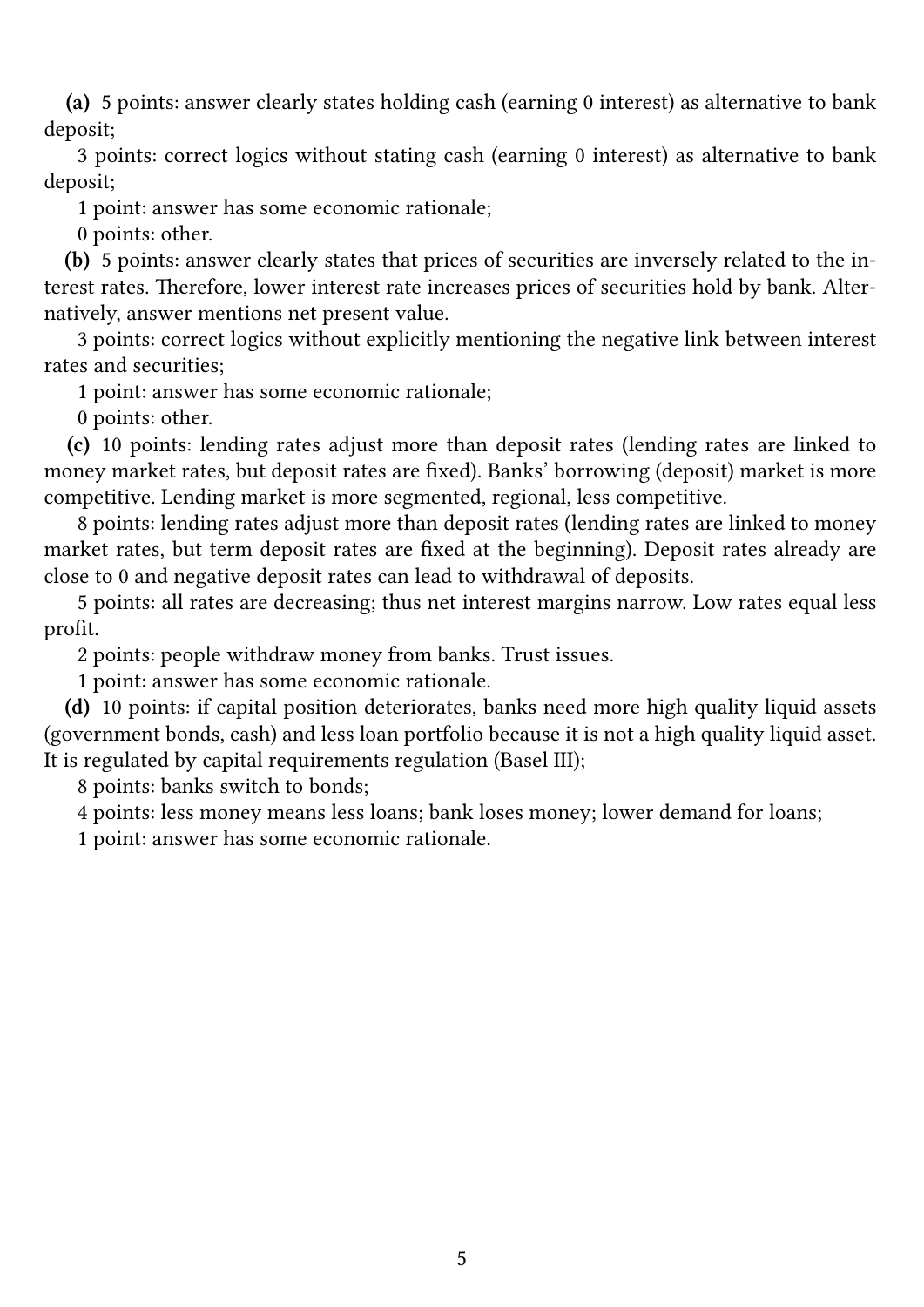## **Question 3.** "Pandemic Possibility Frontier" *(30 raw points)*

Last year, IEO contestants were asked to solve a problem about an optimal lockdown. Unfortunately, in 2021 this topic is no less relevant. So suppose society is facing a severe viral pandemic and contemplates introducing a lockdown. How strong should the lockdown be? The answer to this question apparently depends on the preferences of the society between the lives/health of people and GDP. Or does it really?

Let  $d \in [0, 1]$  be the level (strength) of a lockdown ( $d = 0$  is no lockdown while  $d = 1$ is complete lockdown) and  $\nu$  be some measure of the total amount of virus in circulation. The relation between the two is given by  $v = 2(1 - d)$ . Aggregate demand in the economy is given by the function  $Y = 10 - 2d - P$  while aggregate supply is governed by the equation  $Y = 2 + P - d - \alpha \cdot v$  where  $\alpha \ge 0$  is a parameter; Y is real GDP and P is price level, as usual. Finally, let  $H$  be the aggregate health of people; it depends on the amount of virus in circulation as follows:  $H = 3 - v/2$ .

Define the *Pandemic Possibility Frontier* (PPF, for short) as the set of all pairs (Y, H) that can be achieved by a policy-maker by choosing various levels of lockdown  $d \in [0, 1]$ .

(a)  $(7 \, r p)$  Give a reason for why  $\alpha$  may be positive.

**(b)** (16 rp) Sketch the PPF and show the coordinates of its extreme points if  $\alpha = 1$  and  $\alpha = 2$  (on **two different** diagrams).

**(c)**  $(7rp)$  Suppose the preferences of the society over GDP-Health combinations  $(Y, H)$  are given by some family of indifference curves. In practice, no one knows a society's indifference curves exactly; this generates heated debate about the optimal level of lockdown. For which values of  $\alpha$  a policy-maker does *not* have to know the society's indifference curves over  $(Y, H)$ in order to find the optimal level of lockdown? (The policy-maker still knows all the data in the task and assumes correctly that the society values each of  $Y$  and  $H$ .)

### *Solution*

(a) A positive  $\alpha$  means that the amount of virus has a direct negative effect on aggregate supply. This may be due to an adverse effect of the virus on labor supply: people who are sick or have died cannot work. Also, when the amount of virus grows, some people may choose voluntarily to work from home rather than from office and, at least in some occupations, this lowers labor productivity and thus GDP supplied.

**(b)** It is convenient to derive the PPF equation for all  $\alpha$  at once. First, equate aggregate demand and aggregate supply:

$$
10-2d-P=2+P-d-\alpha\nu,
$$

so equilibrium price level is  $P = (8 - d + \alpha v)/2 = 4 - d/2 + \alpha v/2$  and thus, equilibrium GDP is  $Y = 2 + P - d - \alpha v = 6 - 3d/2 - \alpha v/2$ . Plugging  $v = 2(1 - d)$  in the last equation, we get

$$
Y = 6 - 3d/2 - \alpha(1 - d) = 6 - \alpha - (3/2 - \alpha)d.
$$

Health, in its turn, depends on the level lockdown as follows:

$$
H = 3 - \nu/2 = 3 - (1 - d) = 2 + d.
$$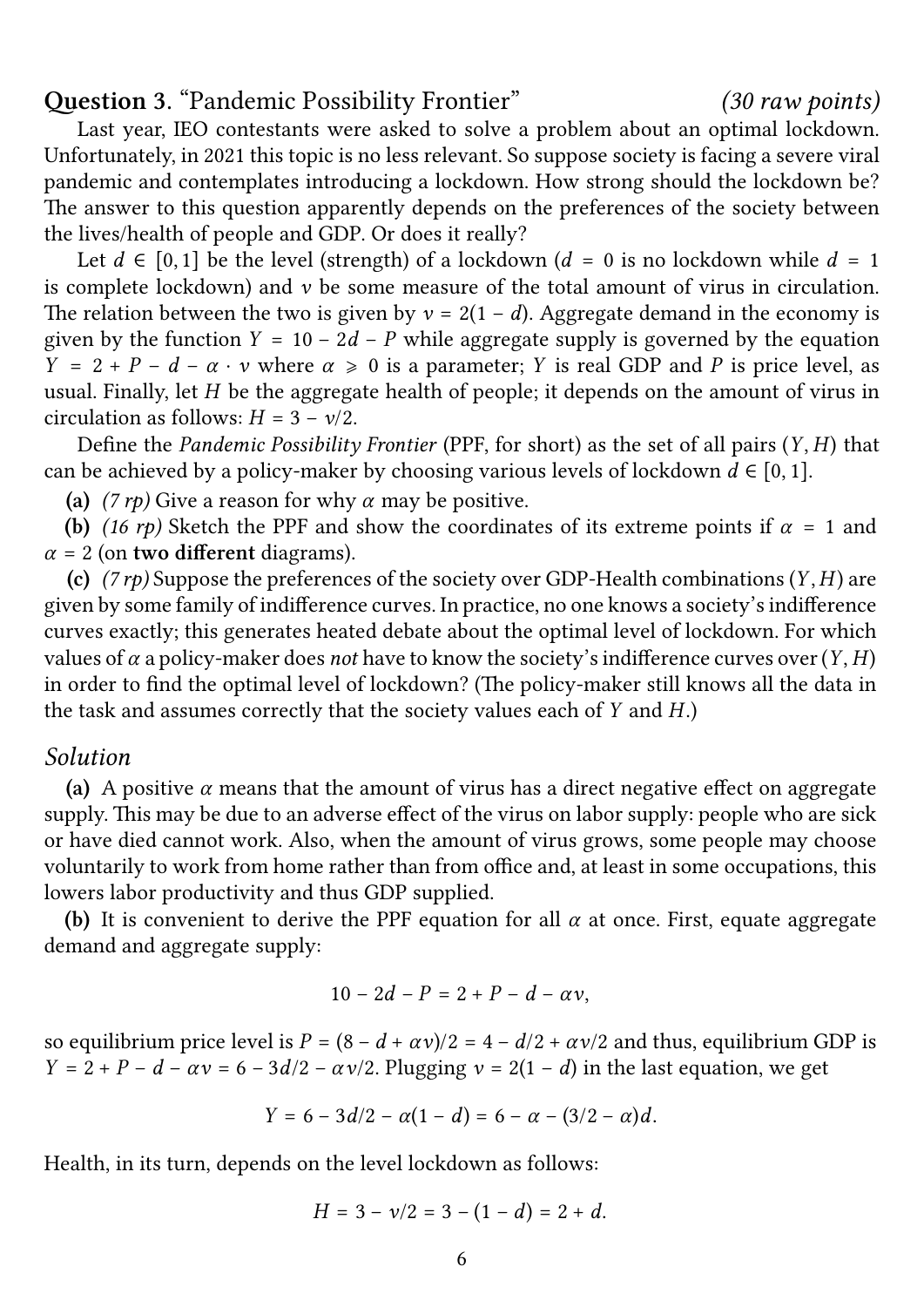Note that since  $d \in [0,1]$  H ranges from 2 to 3.

To derive the PPF, we eliminate  $d$  from the last two equations by expressing it, say, in terms of H and plugging the result into the equation for Y. Namely,  $d = H - 2$ , so finally

$$
Y = 6 - \alpha - (3/2 - \alpha)d = 6 - \alpha - (3/2 - \alpha)(H - 2) = 9 - 3\alpha - (3/2 - \alpha)H.
$$

Now it is easy to answer parts **(b)** and **(c)**.

For  $\alpha = 1$  the PPF equation is  $Y = 6 - H/2$ . It is a downward-sloping line with extreme points  $(2, 5)$  and  $(3, 4.5)$  (recall that H takes values from 2 to 3). The first point corresponds to  $d = 0$  and the second to  $d = 1$ .

For  $\alpha = 2$  the PPF equation is  $Y = 3 + H/2$ . It is a upward-sloping line with extreme points  $(2, 4)$  and  $(3, 4.5)$ . The first point corresponds to  $d = 0$  and the second to  $d = 1$ .



**(c)** If the PPF is downward-sloping, the optimal lockdown depends nontrivially on the society's preferences as different families of indifference curves will give rise to different points of tangency with the PPF. There is a nontrivial trade-off between lives and GDP that can be resolved only with the knowledge of society's preferences.

On the other hand, if the PPF is upward-sloping (or flat), the society should choose the rightmost point on the PPF regardless of its preferences since this point generates the highest possible levels of GDP and Health simultaneously. There's no trade-off. Thus, the optimal lockdown will be unambiguously  $d^{\star} = 1$ ; one won't have to know the society's preferences in order to make this conclusion.

So it remains to find for which  $\alpha$  the PPF is upward-sloping or flat. From our general derivation above, we see that this will happen if and only if  $\alpha \geq 3/2$ .

Note that our conclusion is intuitive: a strong lockdown becomes good for *both* Health and GDP and there is no trade-off exactly when the negative effect of the virus on labor supply is strong enough.

*Comment.* Modern economic modeling and statistical techniques allow to estimate a Pandemic Possibility Frontier on real data. For example, economists Greg Kaplan, Benjamin Moll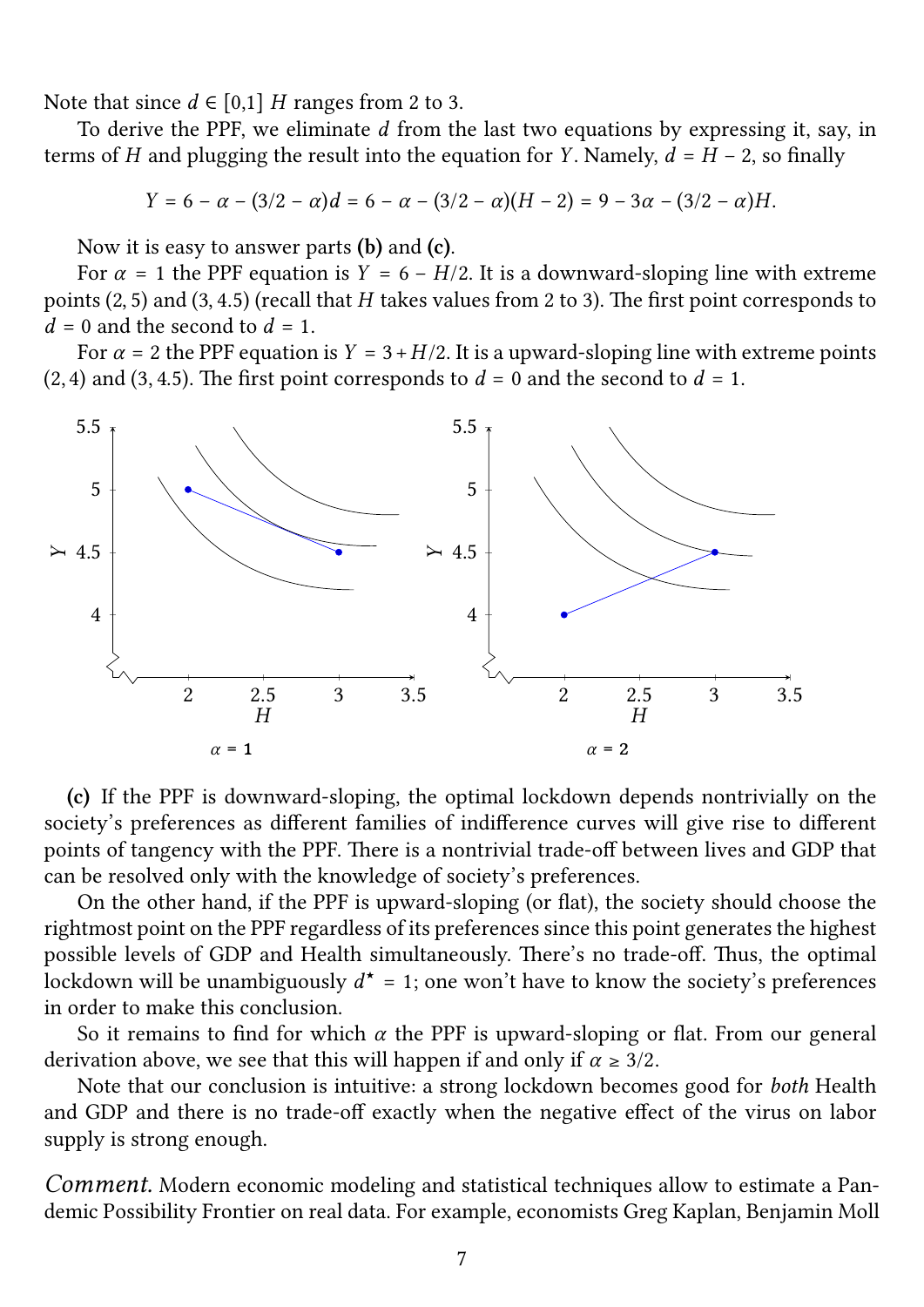and Giovanni L. Violante have estimated (https://www.nber.org/papers/w27794) the Pandemic Possibility Frontier for the US in the context of COVID-19 pandemic. The PPF turns out to be downward-sloping and highly nonlinear. The authors estimated the effect of various non-lockdown policies on the locationa[nd shape of the frontier. Beside that, th](https://www.nber.org/papers/w27794)e authors coined the very term Pandemic Possibility Frontier for which we credit them.

# *Marking Scheme*

**(a)** 7 points for at least one valid explanation is given for the negative direct effect of the virus on aggregate supply.

If a contestant just states something along the lines of "if  $\alpha$  is negative then we get a positive effect of virus on GDP which is illogical" she gets 0 points. The problem asks for a reason why  $\alpha$  may be positive, not why it is not negative. So a contestant was expected to provide an economic mechanism explaining the negative effect of the virus on aggregate supply.

If a contestant writes about the effect of  $\nu$  on aggregate demand, she gets 0 points.

Moreover, if a contestant states that  $\alpha$  reflects the effect of  $\nu$  on GDP supplied *via lockdown* (as in "if  $\nu$  grows, there will be a stronger lockdown which will slow down aggregate supply" ), she also gets no credit, as it is clear from the equation that  $\alpha$  reflects only the *direct* effects of  $v$  on aggregate supply, i.e. the effect when  $d$  is fixed.

**(b)** A contestant gets:

1 point for giving a sketch of a downward-sloping PPF if  $\alpha = 1$ ;

2 points for giving a sketch of an upward-sloping PPF if  $\alpha = 2$ ;

2 points for deriving the H-coordinates of the PPF extreme points (that do not depend on  $\alpha$ :

1 point for getting an expression of *H* in terms of *d*, 1 point for plugging  $d = 0, 1$ ;

11 points for deriving the Y-coordinates of the PPF extreme points:

3 points for the idea that demand should equal supply;

 $1 \cdot 2 = 2$  points for correctly solving for P in terms of v, d for each of  $\alpha = 1, 2$ ;

 $1 \cdot 2 = 2$  points for correctly solving for Y in terms of v, d for each of  $\alpha = 1, 2$ ;

 $1 \cdot 2 = 2$  points for correctly solving for Y in terms of d only for each of  $\alpha = 1, 2$ ;

 $1 \cdot 2 = 2$  points for correctly finding the Y-coordinates of the extreme points for each of  $\alpha = 1, 2.$ 

**(c)** 4 points for correctly finding the condition  $\alpha \ge 3/2$ 

3 points for the explanation

If a contestant states the answer  $\alpha = 3/2$  rather than  $\alpha \ge 3/2$ , she gets 3 points overall for this part.

If a contestant mentions the idea of tangency without making further progress, she gets 1 point.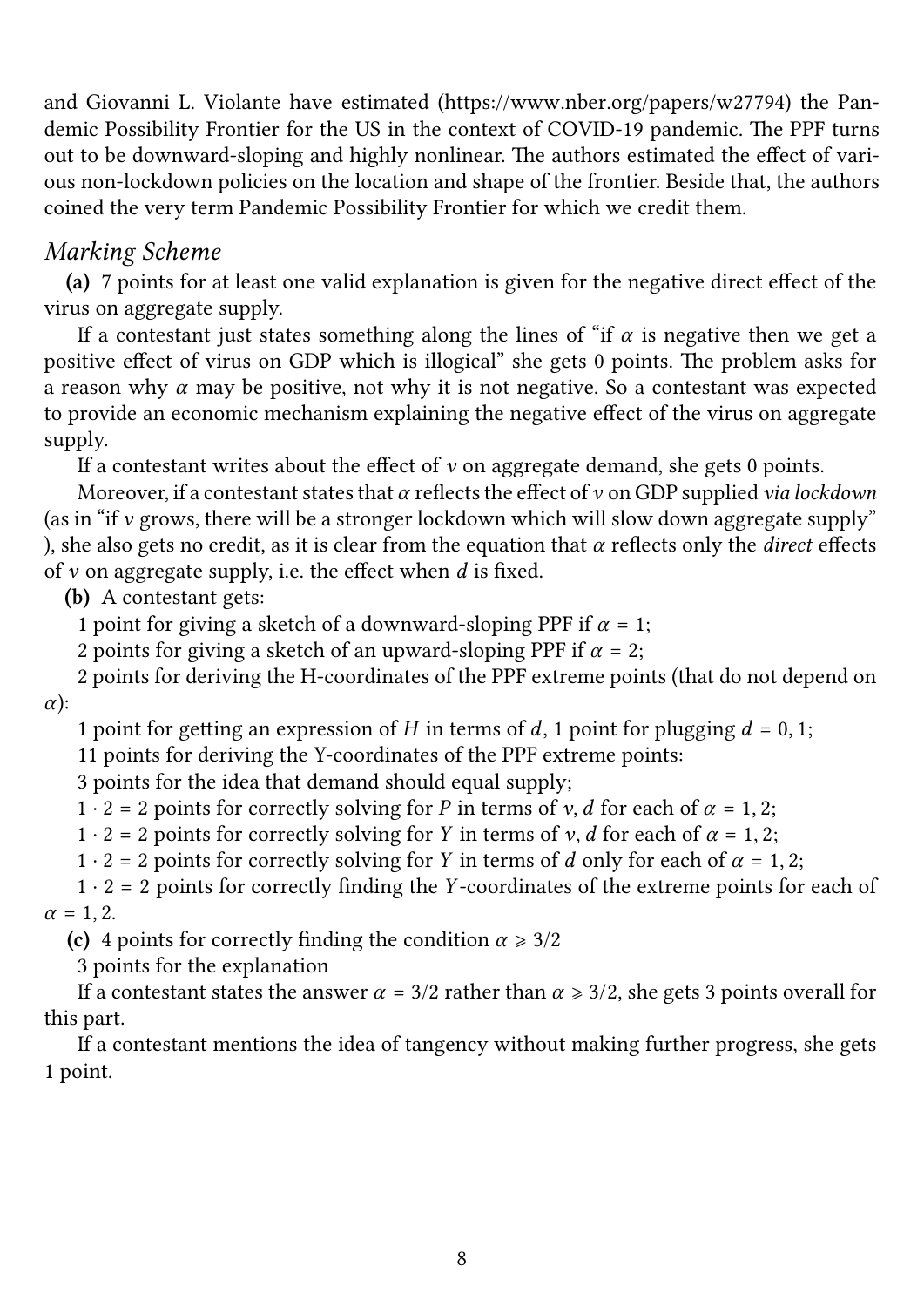## **Question 4.** "Pay as You Earn" *(30 raw points)*

Different college graduates earn different salaries, even after graduating from the same institution. Some are less successful or lucky (and thus have lower salaries); others don't pursue maximization of their earnings, leaning towards socially-oriented not-for-profit jobs. Even if student loans are available, students may abstain from entering prestigious and expensive colleges, uncertain that they will be able to repay. This may create an inefficient allocation when most risk-loving and not most talented young people get the best education. (And then some of them fail to pay off the loans.)

Consider the following alternative to a traditional student loan which intends to solve this inefficiency problem. A student enters college tuition-free, and after graduation, they pay the college a certain percentage of their salary for a fixed number of years. So, a student never has to pay for their education more than they earn after receiving it. The income percentage to be paid is calculated based on an average graduate's salary, so the program should finance itself.

**(a)** *(20 rp)* Despite its apparent advantages, this type of education financing is uncommon. Skills training programs (such as coding academies and bootcamps) are more likely to offer it than prominent universities. Explain why the program designed as described above may fail economically in a large university but is more likely to be feasible in a bootcamp.

**(b)** *(10 rp)* Suggest a tweak to the program conditions, which might help solve the problem mentioned in **(a)**.

*Comment.* This scheme of payment for education is often referred to as Income Sharing Agreement (ISA). One of the most famous examples of an institution using it is Lambda School (https://lambdaschool.com, coding school and bootcamp).

### *Solution*

**(a)** [In large colleges and](https://lambdaschool.com) universities, the students are very diverse in terms of future incomes — much more diverse than in specific skills training programs. If you come to such a program to learn to code on Python, the set of skills you acquire and the salary you'll earn with these skills are more predictable for the education institution than if you enter a long-term program. Notably, a student has more information about himself/herself than the institution or a bank. Those students who enter undergraduate studies and aspire to make a career as a high-paid professional are unlikely to go for ISA. On the other hand, students who think about jobs in the non-commercial sector will go for it because, for them, it's just cheaper than conventional credit. So, only low-paying individuals will go for ISA, and the program will fail economically. This problem is known as *adverse selection*.

**(b)** One of the ways to change the design of the program (that is used sometimes in ISA) is not to calculate an income percentage to be paid based on the average graduate's salary, but *cap* the absolute amount. This will stimulate high earners to participate because they won't be penalized for earning more. In this case, the problem of adverse selection will be (at least partially) eliminated, although the percentage to be paid will likely increase.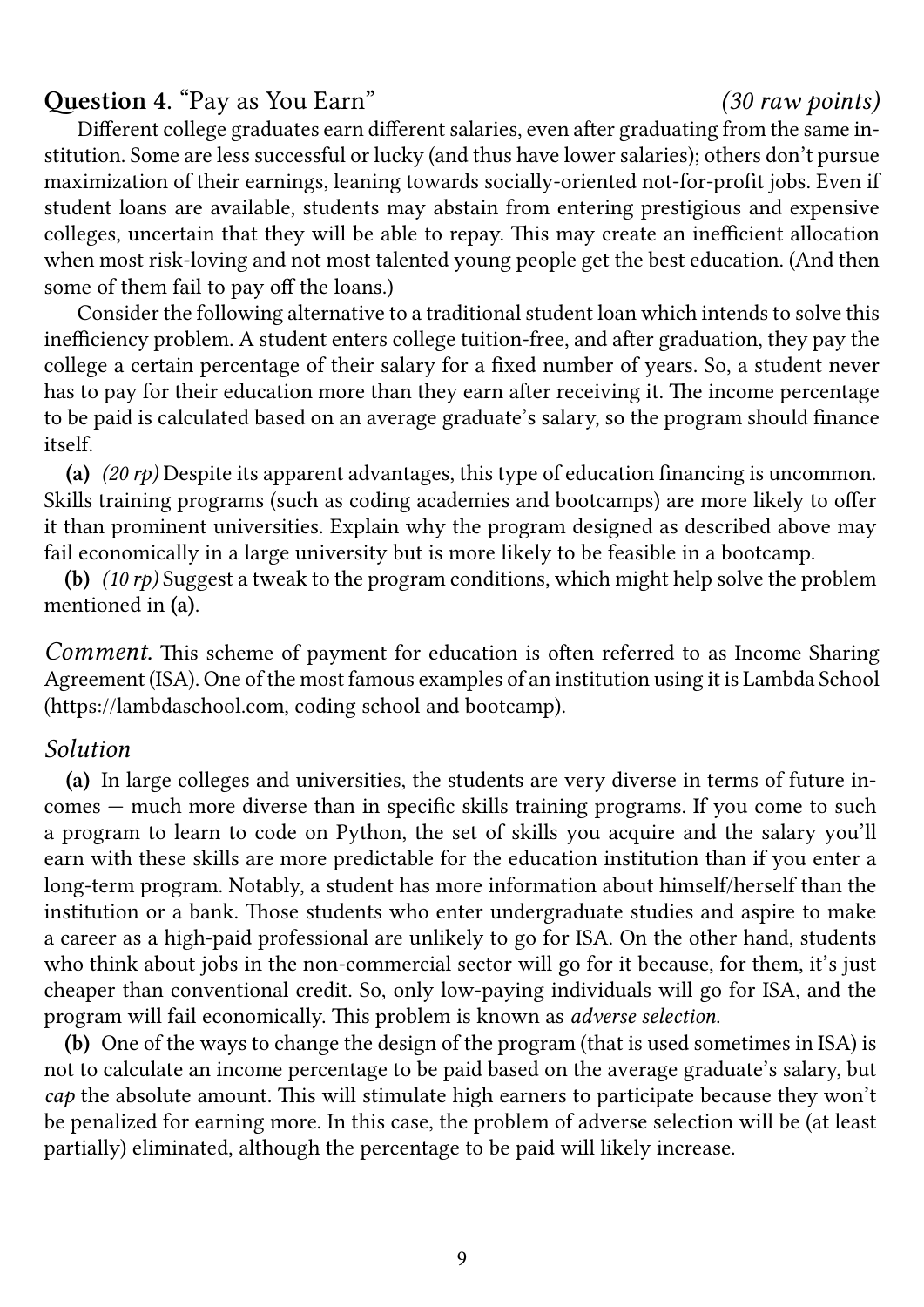# *Marking Scheme*

**(a)** Difference: bootcamps are more focused on specific skills that can be evaluated (in terms of future earnings) in advance — **5 rp**

Colleges have more diverse students, and information is asymmetric: students know better whether they aspire to be high earners — **5 rp**

This prevents colleges to set different rates for different students, and this causes adverse selection: high-earners won't go for this option. That's why the way the rate is calculated (simple average) will lead to losses. — **10 rp**

## *Partial grades:*

Graduates may hide their salaries (hard to verify) — **5 rp** total. (Not a full mark, because this evasion can be accounted for in calculating the average, so the failure is not explained.)

**(b)** Cap on earnings or some other explanation which includes regressive rate – **10 rp**

If the correct idea is mentioned but the explanation is missing or insufficient — **5 rp**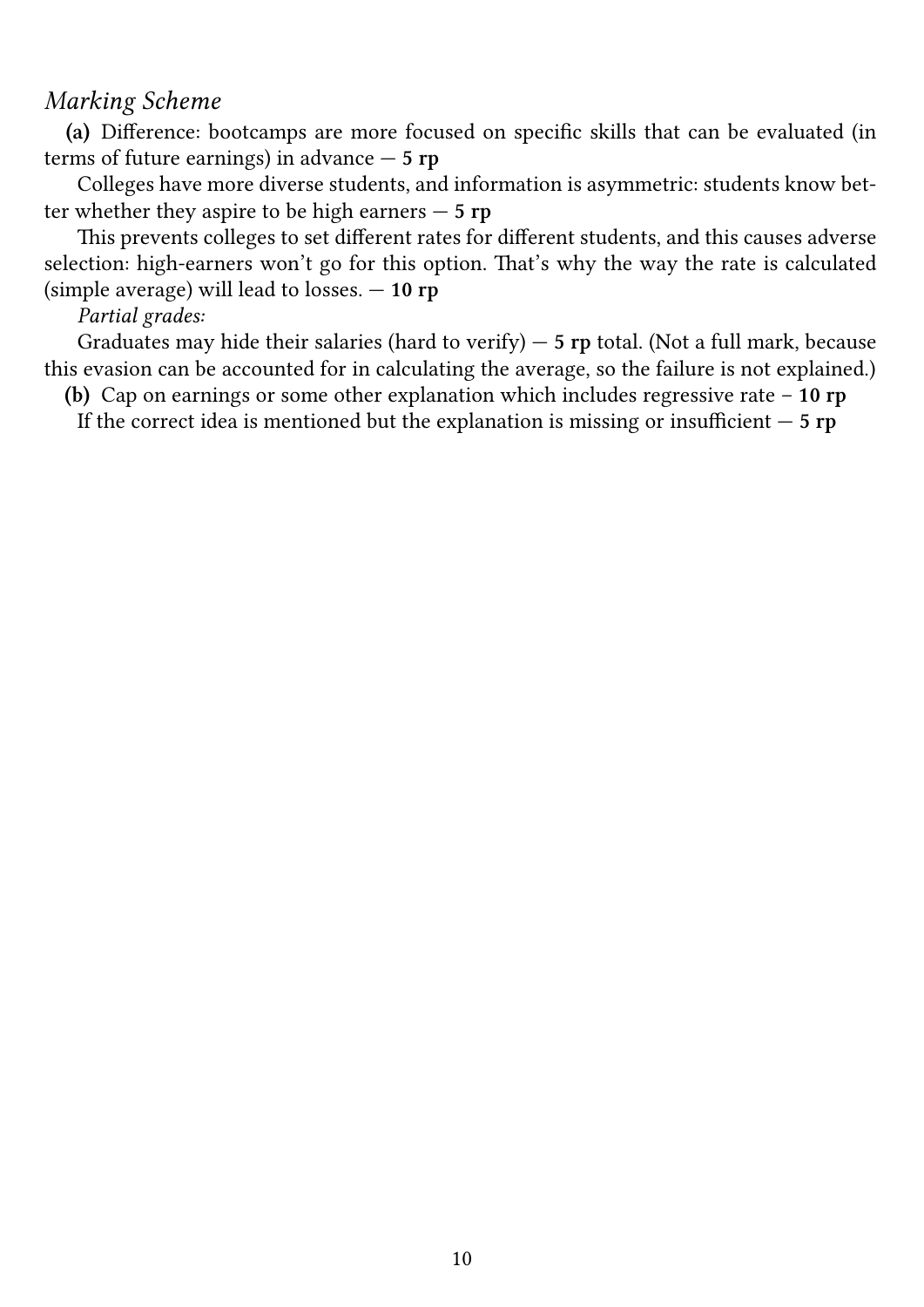## **Question 5.** "Vaccination Dilemmas" *(30 raw points)*

The city of Vaccineville has a lot of residents. During the coronavirus pandemic, the city authorities are not imposing a lockdown but are urging all residents to get vaccinated. A vaccine is available in the city and can be administered to any resident who wants to get it.

The likelihood for a person *P* to contract the coronavirus depends on whether he or she is vaccinated, as well as what proportion of other residents are vaccinated. For simplicity, assume that every day all residents meet in random pairs, so the probability of meeting a vaccinated person equals the proportion  $\alpha$  of residents that are vaccinated (assume that the population is very large, so whether one person is vaccinated does not affect  $\alpha$  to any significant extent). The risk for person *P* to contract the coronavirus in different matches are given by their probability of being infected that are included in the following table:

| Person P          |      | and meets smb. vaccinated   and meets smb. non-vaccinated |
|-------------------|------|-----------------------------------------------------------|
| is vaccinated     |      | 0.05                                                      |
| is not vaccinated | 0.15 | (14)                                                      |

All residents consider vaccination a costly procedure. Even though the vaccine is offered free of charge, the cost may come in the form of the time needed to be spent visiting a doctor, lack of trust in the effectiveness and safety of the vaccine, side effects, etc. A person's utility equals the probability of *not* being infected when she meets someone. For those vaccinated, the cost of vaccination that is equal to 0.3 is subtracted from utility.

**(a)** *(10 rp)* Suppose people decide individually whether to get vaccinated; each of them maximizes their utility. We say that people's decisions form a *Nash equilibrium* if no one can benefit by changing their decision with others' decisions fixed. What fraction of Vaccineville residents will get vaccinated in the Nash equilibrium?

**(b)** *(10 rp)* Vaccinetown is just like Vaccineville in all aspects, except that its authorities force some of its citizens to get vaccinated. In particular, vaccination is mandatory for doctors and teachers, which together constitute 20% of the town's population. All other residents decide individually whether to get vaccinated or not. What fraction of Vaccinetown residents will get vaccinated in the Nash equilibrium?

**(c)** *(10 rp)* Now suppose that cost of vaccination is different across the population. It is not 0.3 for everyone, but instead, it ranges from zero for some people to very high for others. The authorities want to shift the equilibrium so that more people get vaccinated by making vaccination mandatory for some of them. They know what groups of people have low, medium, and high vaccination costs and can choose for whom to make vaccination mandatory. Knowing that it is politically infeasible to make vaccination mandatory to *everyone*, what is your recommendation regarding this matter? Explain using the concept of Nash Equilibrium.

## *Solution*

(a) The probability of being infected for a vaccinated person is  $0 \cdot \alpha + 0.05 \cdot (1 - \alpha) =$ 0.05−0.05 $\alpha$ . The probability of being infected for a non-vaccinated person is 0.15 $\alpha$ +0.4⋅(1− $\alpha$ ) =  $0.4 - 0.25\alpha$ . In equilibrium, utilities must be equal, otherwise a few non-vaccinated people would regret and get the vaccination or vise versa.

$$
1 - (0.05 - 0.05\alpha) - 0.3 = 1 - (0.4 - 0.25\alpha).
$$